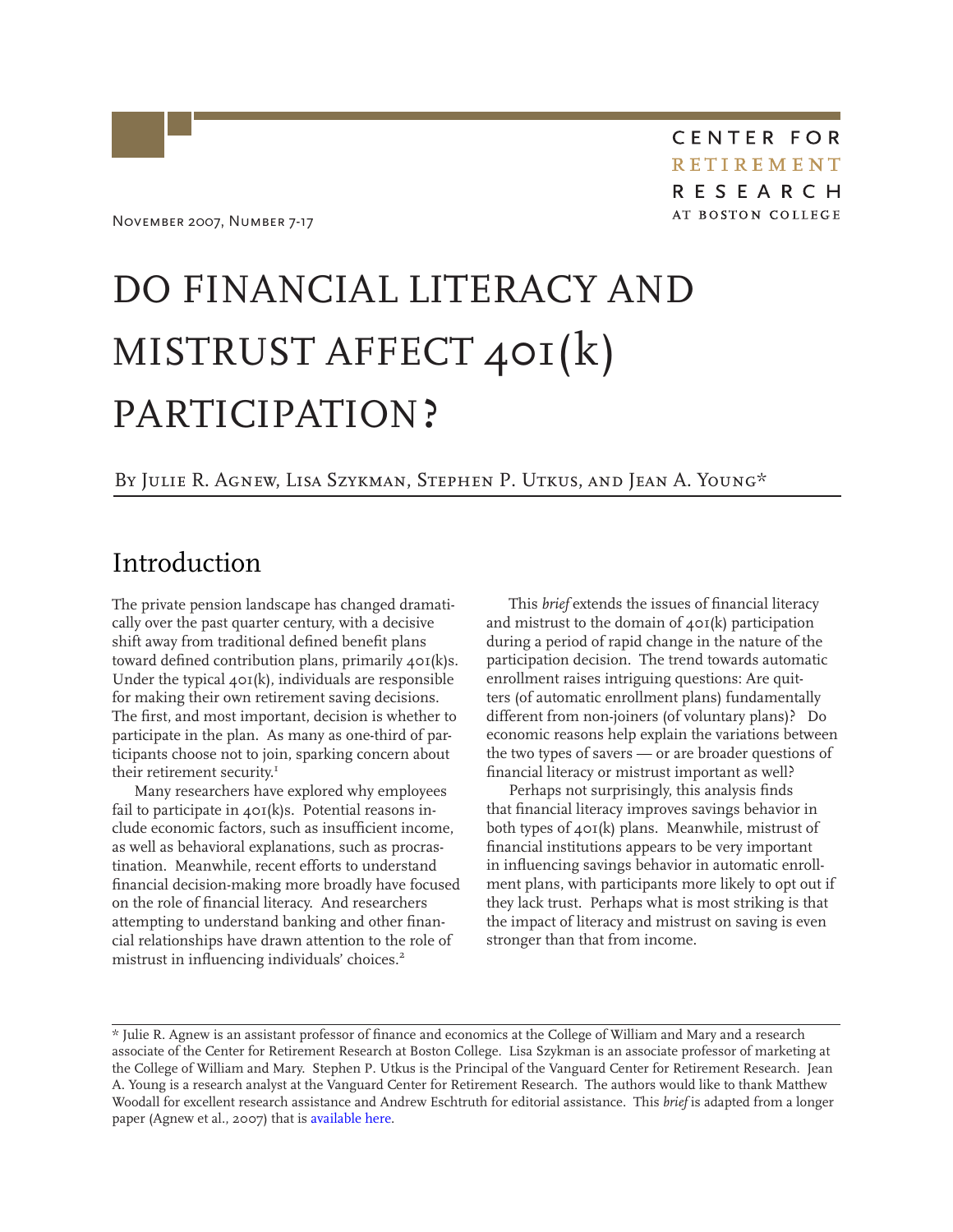# Data and Definitions

This section describes the data sources used in the analysis of 401(k) participation rates. It also defines financial literacy and mistrust, the two key factors examined in this *brief*.

### *The Data*

This study uses administrative and survey data from three  $40I(k)$  plans.<sup>3</sup> Plan A is a voluntary enrollment plan. Plans B and C are automatic enrollment plans. As expected, the automatic enrollment plans have higher new-hire participation rates than the voluntary enrollment plan — with participation rates of 84 percent (Plan B) and 78 percent (Plan C) versus 64 percent (Plan A).4

Perhaps the most notable difference in the characteristics of the employees is that employees in Plan A, the voluntary enrollment plan, have a much higher average income — \$70,000, compared with \$38,000 for Plan B and  $\S$ 34,000 for Plan C.<sup>5</sup> Given that workers with higher incomes are generally more likely to participate in  $40I(k)s$ , this disparity in income makes the higher new-hire participation rates under automatic enrollment for Plans B and C even more striking.

To obtain information on financial literacy and mistrust, the authors surveyed a random subset of the employees through the market research firm Greenwald Associates. For the most part, the 817 survey respondents have very similar characteristics to the overall sample and to their respective plans. The respondents were separated into four categories: 1) voluntary plan, participant; 2) voluntary plan, nonparticipant; 3) automatic enrollment plan, participant; and 4) automatic enrollment plan, non-participant. Overall, there are over 225 respondents in each category, except automatic enrollment non-participants where the sample size is 62.

### *Financial Literacy*

The financial literacy measure used in this study is derived from an eight-question quiz that included three basic financial knowledge questions and five questions related to  $40I(k)$  plan knowledge.<sup>6</sup> Based on their responses, individuals were separated into a 'low' literacy group (0-5 correct answers) and a 'high'

literacy group (6-8 correct answers). Overall, 42 percent of survey respondents are in the low literacy group. Table 1 shows that non-participants in both types of plans are much more likely to be in the low literacy group than participants.

#### *Table 1. Percent of Individuals with 'Low' Financial Literacy, by Plan Type and Participation Status*

| Type of plan         | Low literacy |
|----------------------|--------------|
| Voluntary enrollment | 38%          |
| Participants         | 22           |
| Non-participants     | 57           |
| Automatic enrollment | 49           |
| Participants         | 43           |
| Non-participants     | 73           |

Note: Survey respondents were asked eight questions covering both general financial knowledge and the features of their employer's 401(k) plan. The 'low' literacy group answered five or fewer questions correctly. *Source*: Authors' calculations.

Overall, the respondents demonstrated a strong understanding of the concepts of time value of money and basic compounding. Ninety seven percent recognized that savings should start early so that "your money earns more and builds up faster over time." Sixty seven percent of respondents understood that you could lose money in a stock fund. A similar percentage knew that stock mutual funds offer higher expected long-term growth compared to savings accounts, CDs, and insurance policies.

With respect to knowledge of their firm's  $40I(k)$ plans, almost all active participants knew they were participating. On the other hand, non-participants in both types of plans often thought they were participating when they were not. The confusion for those in the voluntary plan might have been caused by the fact that employees receive a four percent employer contribution annually whether they make elective employee contributions or not. However, the large percentage (23 percent) of non-participants in the automatic enrollment plan answering 'not sure' or 'yes' is more puzzling.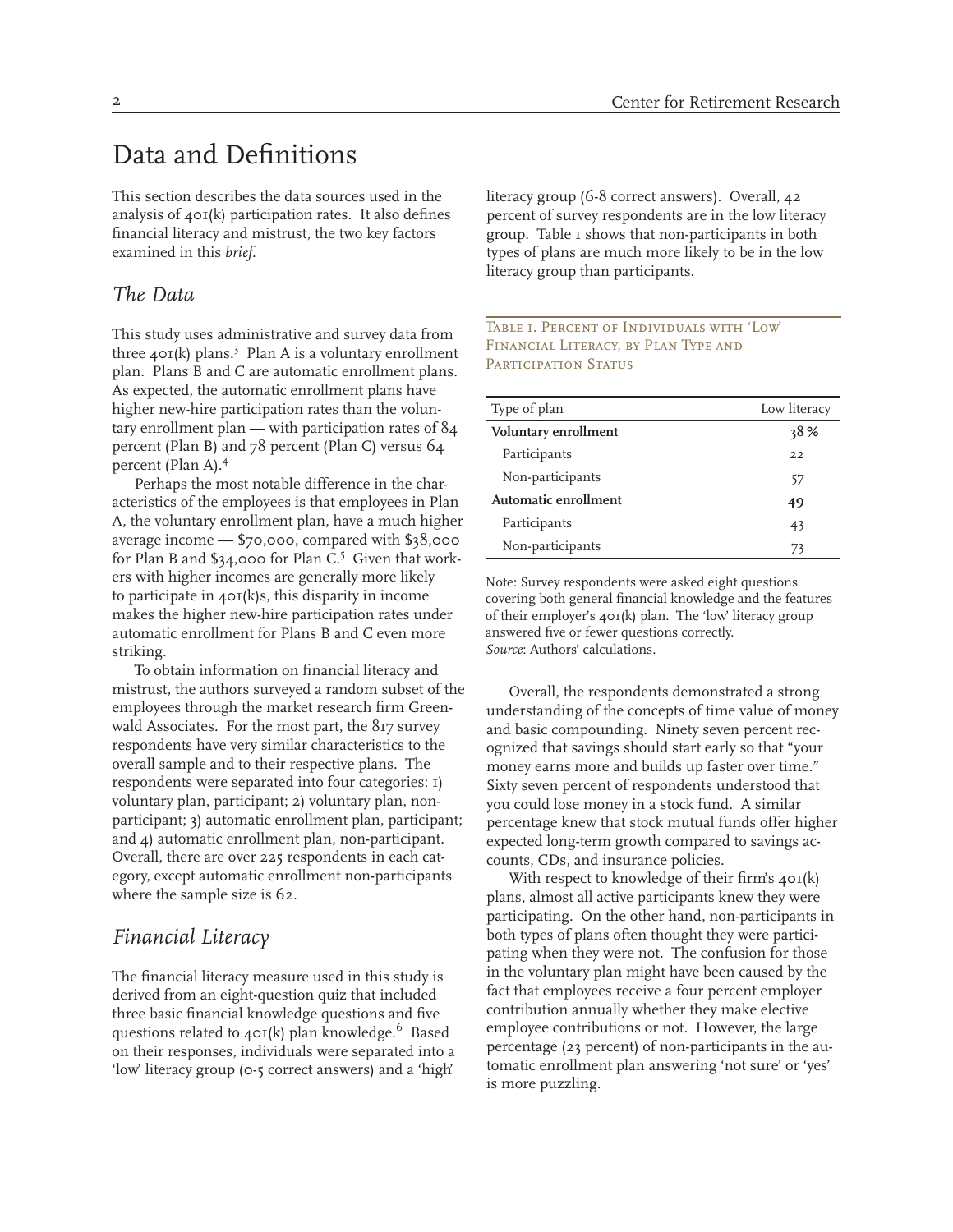### *Mistrust*

To measure mistrust, survey respondents were asked how they feel about the following statement: "For the most part, financial institutions are trustworthy." Low trust participants are those who answered 'disagree' or 'strongly disagree,' and high trust participants are those answering 'neither agree nor disagree,' 'agree,' 'strongly agree,' or 'no response.'

Overall, 14 percent of survey respondents are in the low trust group. Table 2 shows that non-participants in automatic enrollment plans are much more likely to be in the low trust group than any of the other respondents.

*Table 2. Percent of Individuals with 'Low' Trust, by Plan Type and Participation Status*

| Type of plan         | Low trust      |
|----------------------|----------------|
| Voluntary enrollment | 13%            |
| Participants         | TT             |
| Non-participants     | 15             |
| Automatic enrollment | 15             |
| Participants         | T <sub>2</sub> |
| Non-participants     | 26             |

Note: Survey respondents were asked to respond to the statement: "For the most part, financial institutions are trustworthy." The 'low' trust group answered either 'disagree' or 'strongly disagree.' *Source*: Authors' calculations.

# The Impact of Financial Literacy and Mistrust on 401(k) Participation

To test the influence of financial literacy and trust on 401(k) participation, a probit regression was used. The regression analysis also included standard demographic variables used in previous research, such as education and income.

Similar to prior research on voluntary enrollment plans, this study finds that increases in salary and education increase the probability of participation (see Figure 1*a*). With respect to automatic enrollment, past research has shown that it tends to equalize enrollment across demographic groups.7 Therefore, we expect that demographic variables will not be significant in this regression. The results are consistent with this expectation (see Figure 1*b*).

#### *Figure 1a. Marginal effects of Selected Variables on 401(*k*) Participation in Voluntary Enrollment Plan*



Note: The marginal effect for the salary variable is for a \$10,000 increase from the mean salary. *Source*: Authors' calculations.

The measures of financial literacy and trust described above are then added to the equations. The results are striking. As shown in the figures, an individual with low literacy is 34 percent less likely to participate in a voluntary plan and 11 percent less likely to participate in an automatic enrollment plan. Mistrust is not important in the voluntary plan but very important in the automatic enrollment plan; an individual with low trust is 12 percent less likely to participate. In both regressions, the effects of literacy





Note: The marginal effect for the salary variable is for a \$10,000 increase from the mean salary. *Source*: Authors' calculations.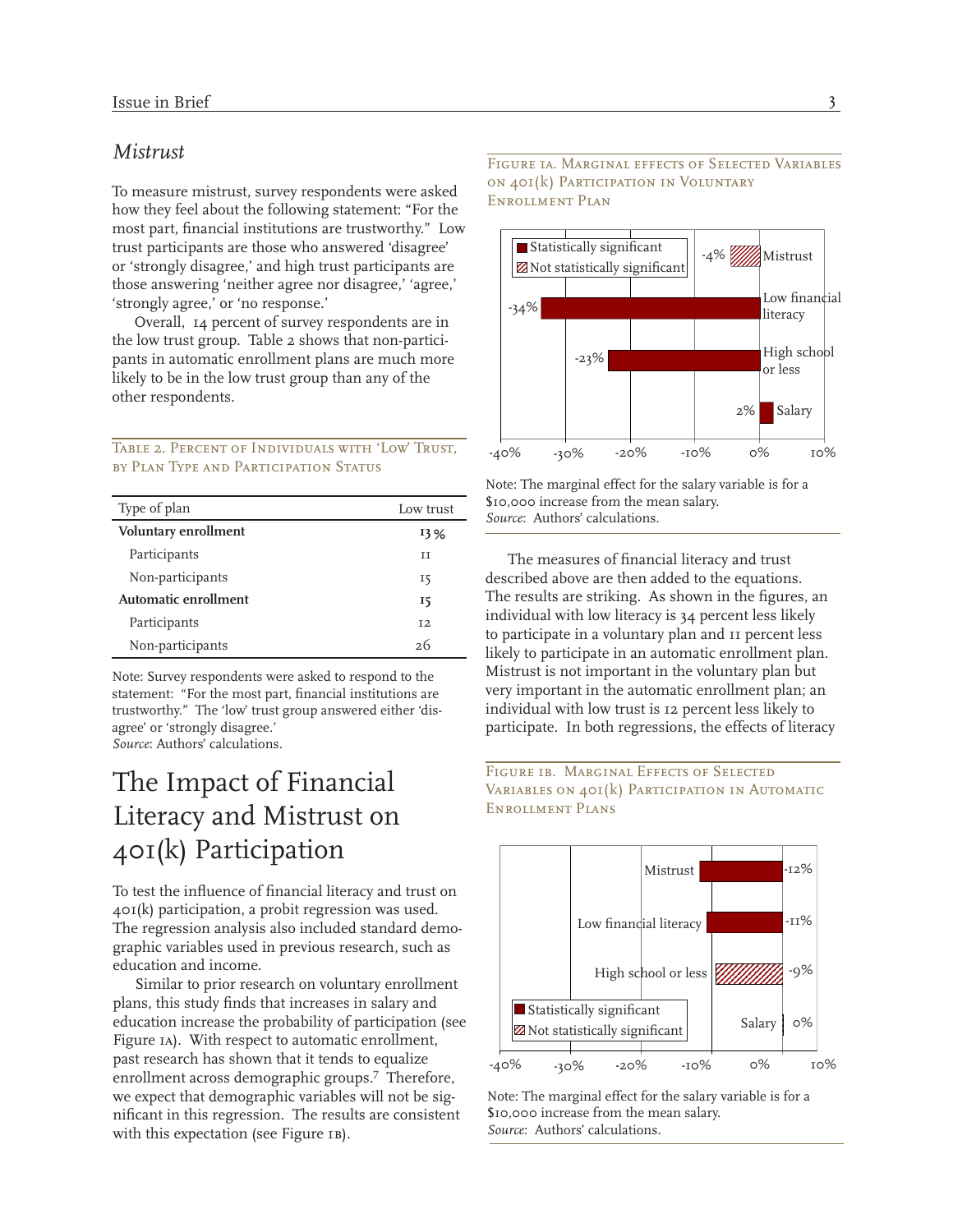and mistrust (where significant) are stronger than those from an additional \$10,000 in income from the mean salary: an indication of the importance of behavioral explanations for saving behavior.

What can explain the difference in the impact of mistrust for non-participants in voluntary and automatic enrollment plan types? One possibility is that, in voluntary enrollment plans, procrastination may have more influence on non-participation than mistrust. In contrast, someone who quits an autoenrollment plan is not a procrastinator because they must take action not to participate. What drives them to opt out of their 401(k) plan could be low trust or low literacy.

# Conclusion

Prior research on  $\triangle$  or(k) participation has focused on the importance of economic variables, such as income, or behavioral biases, such as procrastination. This *brief* highlights the importance of two other factors — financial literacy and mistrust — in  $40I(k)$ participation, and assesses their impact in both voluntary and automatic enrollment arrangements.

The results show that financial literacy strongly affects participation in both types of plans, while mistrust plays an essential role in determining quit rates in automatic enrollment plans. The marginal effects of both financial literacy and mistrust appear substantial, especially when compared with the responsiveness of 401(k) participation to income.

These findings underscore the notion that  $40I(k)$ participation is driven by a complex set of economic and behavioral factors. And they highlight the importance of ongoing efforts at 401(k) education in the workplace. By increasing financial literacy, increased employee education is likely to enhance voluntary 401(k) participation and reduce quit rates in automatic enrollment plans. Moreover, in automatic enrollment plans, the findings suggest that promoting knowledge of the benefits of the plan at the time of automatic enrollment may reduce quit rates. The findings also suggest that employers confronting high quit rates in automatic enrollment plans may wish to consider efforts to reduce employee mistrust of financial institutions, perhaps as part of ongoing communications about the plan and its features.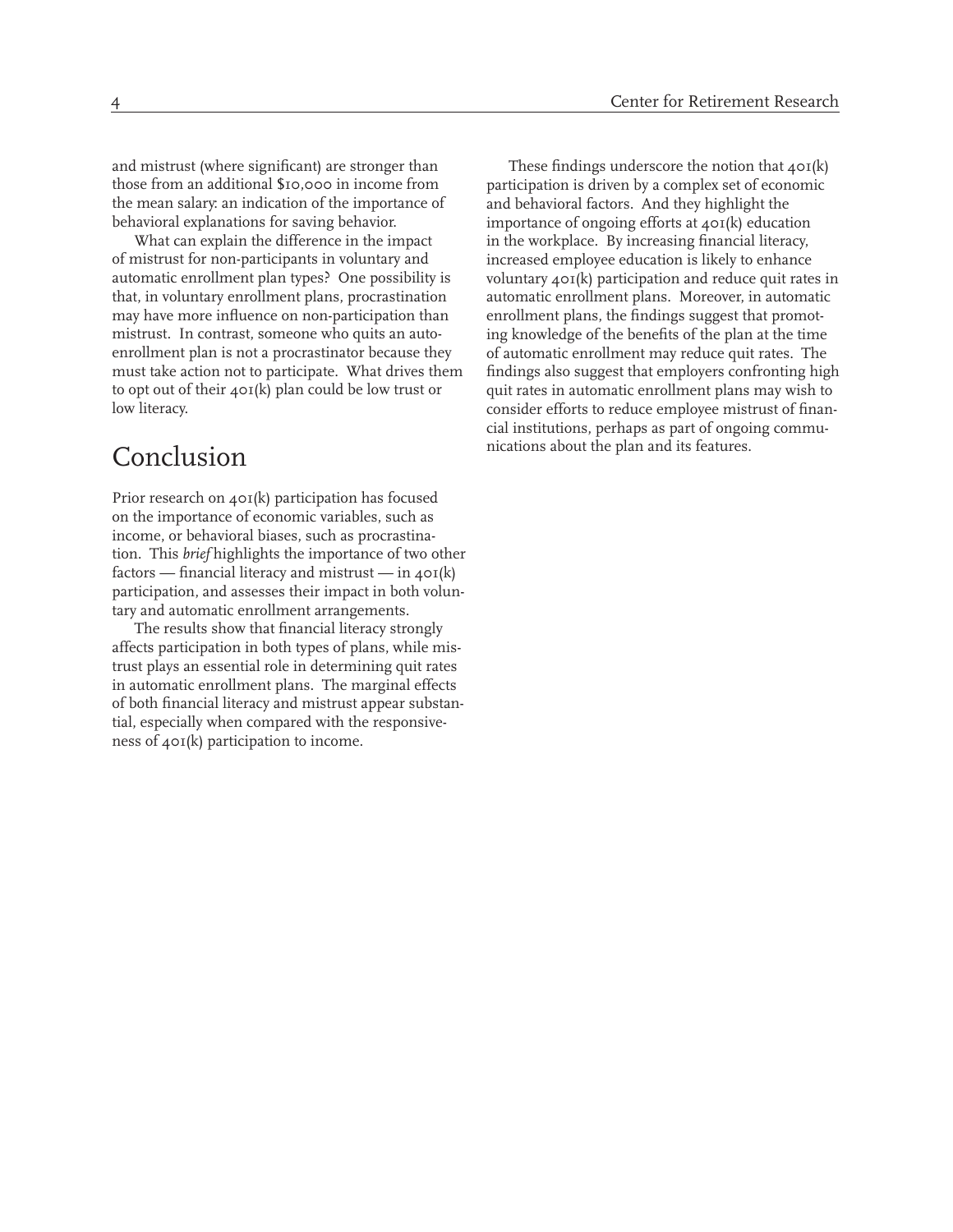# Endnotes

1 Using data from the Federal Reserve's *Survey of Consumer Finances* (SCF), Munnell and Sundén (2006) find that 26 percent of those eligible for 401(k)s did not participate in 2001 and 21 percent did not participate in 2004. Various surveys by other organizations have found this figure to vary between 20 percent and 35 percent in recent years, depending on how it is measured. See, for example, Profit Sharing Council of America (2006), Hewitt Associates (2006) and Vanguard (2007).

2 For a full discussion of the literature, see Agnew, et al. (2007).

3 For a full description of the methodology, see Agnew, et al. (2007).

4 The plans were selected because they had similar features and the plan sponsors operated in similar industries. All three offer employer matches and individual fund investment options ranging from 11 to 14 funds. In addition to individual fund choices, Plans A and C also offer pre-mixed life cycle portfolios. Administrative data, including employee demographics and certain plan features, were extracted from Vanguard recordkeeping systems under restricted access conditions in May-June 2006. The analysis in all three plans is limited to relatively new hires because Plan B and Plan C did not institute automatic enrollment until very recently and the feature did not apply to existing non-participating employees.

5 This difference in income may stem from corresponding differences in educational levels. Plan A employees were much less likely to have only a high school education or less and much more likely to have completed at least some post-graduate work.

6 For a list of the questions and an analysis of responses to individual questions, see Agnew et al. (2007).

7 Madrian and Shea (2001).

# References

- Agnew, Julie R., Lisa Szykman, Stephen P. Utkus and Jean A. Young. 2007. "Literacy, Trust and 401(k) Savings Behavior." Working Paper 2007-10. Chestnut Hill, MA: Center for Retirement Research at Boston College.
- Hewitt Associates. 2006. "Research Highlights: How Well Are Employees Saving and Investing in 401(k) Plans—2006 Universe Benchmarks." Lincolnshire, IL.
- Madrian, Brigitte C. and Dennis F. Shea. 2001. "The Power of Suggestion: Inertia in 401(k) Participation and Savings Behavior." *Quarterly Journal of Economics* 116: 1149-1525.
- Munnell, Alicia H. and Annika Sundén. 2006. "401(k) Plans Are Still Coming Up Short." *Issue in Brief* 43. Chestnut Hill, MA: Center for Retirement Research at Boston College.
- Profit Sharing/401k Council of America. 2006. "49th Annual Survey — Reflecting 2005 Plan Experience." Chicago, IL.
- Vanguard. 2007. "How America Saves 2007: A Report on Vanguard 2006 Defined Contribution Plan Data." Malvern, PA: Vanguard Center for Retirement Research.